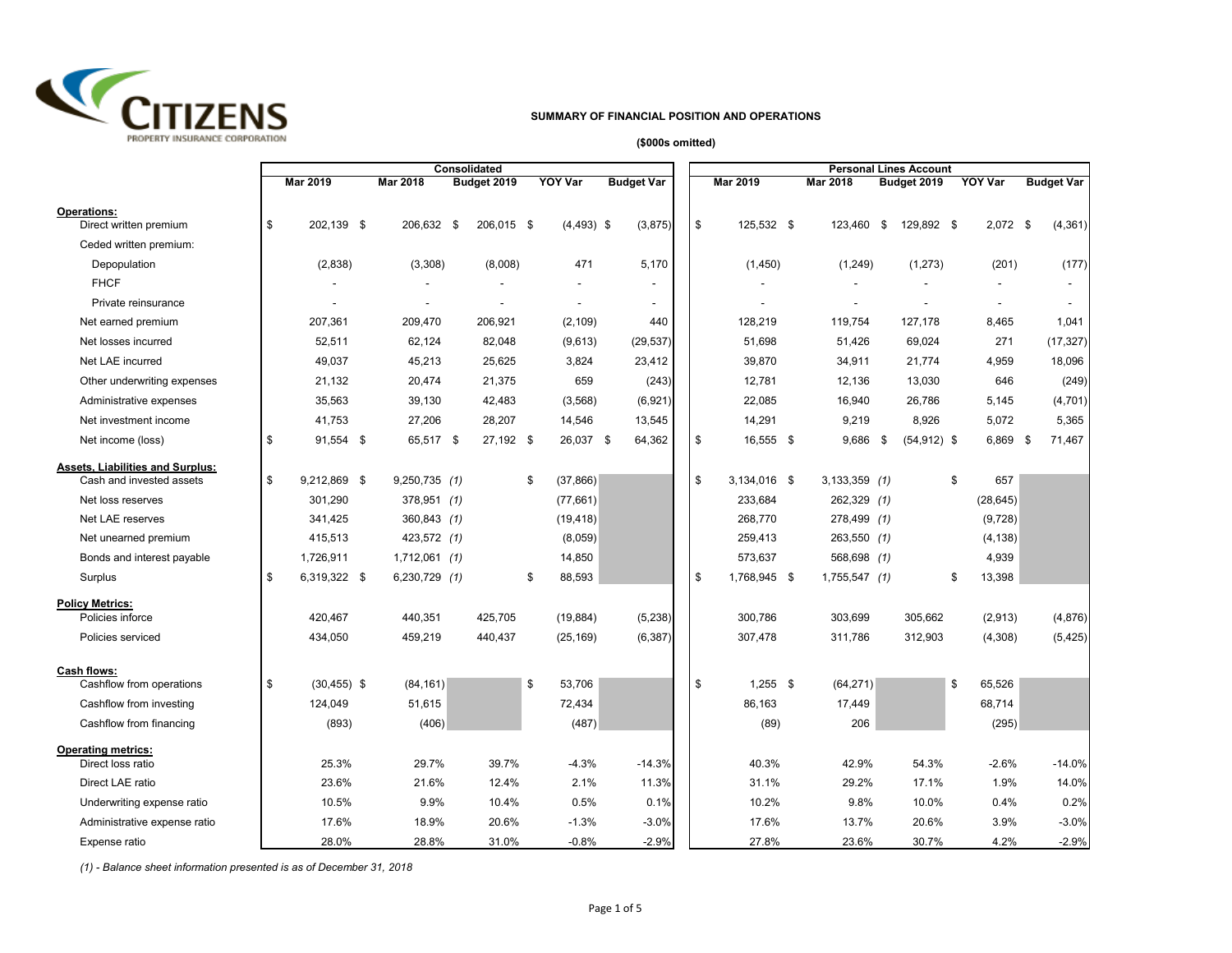

## **SUMMARY OF FINANCIAL POSITION AND OPERATIONS**

## **(\$000s omitted)**

|                                                                     | <b>Commercial Lines Account</b> |              |  |                 |  |             |    | <b>Coastal Account</b> |                   |  |    |               |  |                 |  |             |    |                |  |                   |
|---------------------------------------------------------------------|---------------------------------|--------------|--|-----------------|--|-------------|----|------------------------|-------------------|--|----|---------------|--|-----------------|--|-------------|----|----------------|--|-------------------|
|                                                                     |                                 | Mar 2019     |  | Mar 2018        |  | Budget 2019 |    | <b>YOY Var</b>         | <b>Budget Var</b> |  |    | Mar 2019      |  | Mar 2018        |  | Budget 2019 |    | <b>YOY Var</b> |  | <b>Budget Var</b> |
| <b>Operations:</b><br>Direct written premium                        | \$                              | $3,134$ \$   |  | $4,015$ \$      |  | $3,069$ \$  |    | $(881)$ \$             | 64                |  | \$ | 73,474 \$     |  | 79,157 \$       |  | 73,053 \$   |    | $(5,683)$ \$   |  | 421               |
| Ceded written premium:                                              |                                 |              |  |                 |  |             |    |                        |                   |  |    |               |  |                 |  |             |    |                |  |                   |
| Depopulation                                                        |                                 | (9)          |  | (7)             |  | (272)       |    | (1)                    | 264               |  |    | (1, 379)      |  | (2,052)         |  | (6, 462)    |    | 673            |  | 5,083             |
| <b>FHCF</b>                                                         |                                 |              |  |                 |  |             |    |                        |                   |  |    |               |  |                 |  |             |    |                |  |                   |
| Private reinsurers                                                  |                                 |              |  |                 |  |             |    |                        |                   |  |    |               |  |                 |  |             |    |                |  |                   |
| Net earned premium                                                  |                                 | 3,491        |  | 4,713           |  | 3,808       |    | (1,222)                | (317)             |  |    | 75,651        |  | 85,002          |  | 75,934      |    | (9,352)        |  | (283)             |
| Net losses incurred                                                 |                                 | (9,653)      |  | 726             |  | 478         |    | (10, 379)              | (10, 131)         |  |    | 10,466        |  | 9,972           |  | 12,546      |    | 495            |  | (2,079)           |
| Net LAE incurred                                                    |                                 | (432)        |  | 12              |  | 28          |    | (444)                  | (460)             |  |    | 9,599         |  | 10,290          |  | 3,823       |    | (691)          |  | 5,776             |
| Other underwriting expenses                                         |                                 | 424          |  | 520             |  | 417         |    | (95)                   | 8                 |  |    | 7,927         |  | 7,819           |  | 7,928       |    | 108            |  | (2)               |
| Administrative expenses                                             |                                 | 551          |  | 865             |  | 633         |    | (314)                  | (82)              |  |    | 12,926        |  | 21,325          |  | 15,065      |    | (8,399)        |  | (2, 138)          |
| Net investment income                                               |                                 | 11,729       |  | 7,640           |  | 8,077       |    | 4,089                  | 3,652             |  |    | 15,732        |  | 10,347          |  | 11,204      |    | 5,386          |  | 4,528             |
| Net income (loss)                                                   | \$                              | 24,345 \$    |  | $10,233$ \$     |  | 38,295 \$   |    | 14,111 \$              | (13,950)          |  | \$ | 50,654 \$     |  | 45,598 \$       |  | 43,809 \$   |    | $5,056$ \$     |  | 6,845             |
| <b>Assets, Liabilities and Surplus:</b><br>Cash and invested assets | \$                              | 1,909,683 \$ |  | $1,903,587$ (1) |  |             | \$ | 6,096                  |                   |  | \$ | 4,169,170 \$  |  | 4,213,789 (1)   |  |             | \$ | (44, 619)      |  |                   |
| Net loss reserves                                                   |                                 | 37,199       |  | $57,935$ (1)    |  |             |    | (20, 737)              |                   |  |    | 30,407        |  | 58,687 (1)      |  |             |    | (28, 279)      |  |                   |
| Net LAE reserves                                                    |                                 | 9,396        |  | $12,050$ (1)    |  |             |    | (2,654)                |                   |  |    | 63,259        |  | $70,295$ (1)    |  |             |    | (7,035)        |  |                   |
| Net unearned premium                                                |                                 | 6,416        |  | $6,782$ (1)     |  |             |    | (366)                  |                   |  |    | 149,684       |  | 153,240 (1)     |  |             |    | (3, 556)       |  |                   |
| Bonds and interest payable                                          |                                 | 90,602       |  | 89,822 (1)      |  |             |    | 780                    |                   |  |    | 1,062,672     |  | $1,053,541$ (1) |  |             |    | 9,131          |  |                   |
| Surplus                                                             | \$                              | 1,775,969 \$ |  | 1,751,599 (1)   |  |             | \$ | 24,370                 |                   |  | \$ | 2,774,408 \$  |  | 2,723,583 (1)   |  |             | \$ | 50,825         |  |                   |
| <b>Policy Metrics:</b>                                              |                                 |              |  |                 |  |             |    |                        |                   |  |    |               |  |                 |  |             |    |                |  |                   |
| Policies inforce                                                    |                                 | 847          |  | 1,196           |  | 833         |    | (349)                  | 14                |  |    | 118,834       |  | 135,456         |  | 119,210     |    | (16, 622)      |  | (376)             |
| Policies serviced                                                   |                                 | 861          |  | 1,300           |  | 900         |    | (439)                  | (39)              |  |    | 125,711       |  | 146,133         |  | 126,634     |    | (20, 422)      |  | (923)             |
| Cash flows:<br>Cashflow from operations                             | \$                              | 4,671 \$     |  | 7,400           |  |             | \$ | (2,729)                |                   |  | \$ | $(36,381)$ \$ |  | (27, 290)       |  |             | \$ | (9,091)        |  |                   |
| Cashflow from investing                                             |                                 | (2,758)      |  | 1,773           |  |             |    | (4, 531)               |                   |  |    | 40,644        |  | 32,393          |  |             |    | 8,251          |  |                   |
| Cashflow from financing                                             |                                 | 37           |  | (18)            |  |             |    | 55                     |                   |  |    | (841)         |  | (594)           |  |             |    | (247)          |  |                   |
| <b>Operating metrics:</b><br>Direct loss ratio                      |                                 | $-276.5%$    |  | 15.4%           |  | 12.5%       |    | -291.9%                | $-289.1%$         |  |    | 13.8%         |  | 11.7%           |  | 16.5%       |    | 2.1%           |  | $-2.7%$           |
| Direct LAE ratio                                                    |                                 | $-12.4%$     |  | 0.2%            |  | 0.7%        |    | $-12.6%$               | $-13.1%$          |  |    | 12.7%         |  | 12.1%           |  | 5.0%        |    | 0.6%           |  | 7.7%              |
| Underwriting expense ratio                                          |                                 | 13.5%        |  | 12.9%           |  | 13.6%       |    | 0.6%                   | 0.0%              |  |    | 10.8%         |  | 9.9%            |  | 10.9%       |    | 0.9%           |  | $-0.1%$           |
| Administrative expense ratio                                        |                                 | 17.6%        |  | 21.5%           |  | 20.6%       |    | $-4.0%$                | $-3.0%$           |  |    | 17.6%         |  | 26.9%           |  | 20.6%       |    | $-9.3%$        |  | $-3.0%$           |
| Expense ratio                                                       |                                 | 31.1%        |  | 34.5%           |  | 34.2%       |    | $-3.4%$                | $-3.1%$           |  |    | 28.4%         |  | 36.8%           |  | 31.5%       |    | $-8.4%$        |  | $-3.1%$           |

*(1) - Balance sheet information presented is as of December 31, 2018*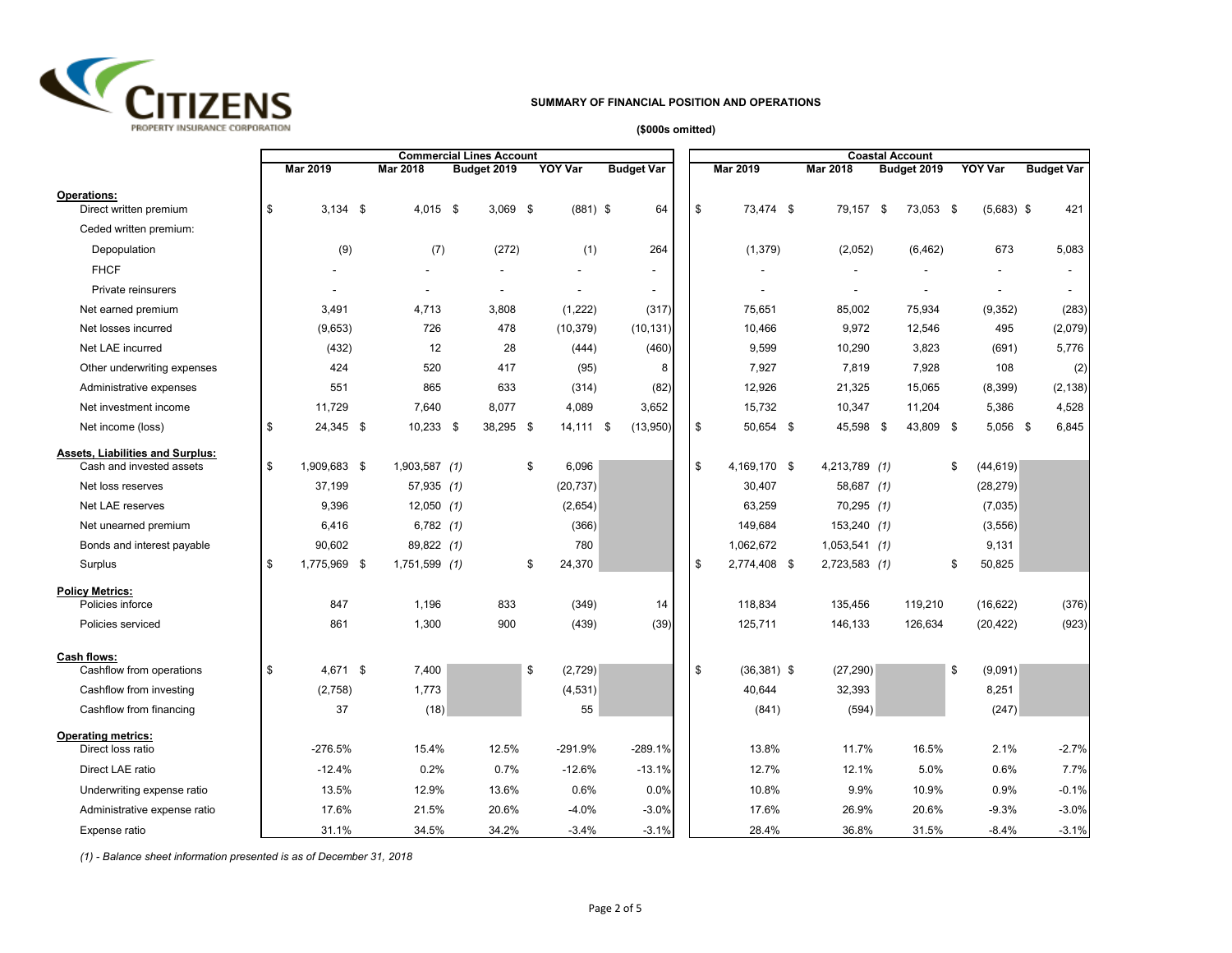| UIZE                           |
|--------------------------------|
| PROPERTY INSURANCE CORPORATION |

| PROPERTY INSURANCE CORPORATION                                                                                                                                                                             |                    | Three months ended                                                                  |                           |                                                                                    | Three months ended    |                                                                                     |                          |                                                                                         |  |  |  |
|------------------------------------------------------------------------------------------------------------------------------------------------------------------------------------------------------------|--------------------|-------------------------------------------------------------------------------------|---------------------------|------------------------------------------------------------------------------------|-----------------------|-------------------------------------------------------------------------------------|--------------------------|-----------------------------------------------------------------------------------------|--|--|--|
| <b>STATEMENTS OF OPERATIONS</b>                                                                                                                                                                            |                    | March 31, 2019                                                                      |                           | March 31, 2018                                                                     |                       | March 31, 2019                                                                      |                          | March 31, 2018                                                                          |  |  |  |
|                                                                                                                                                                                                            |                    |                                                                                     |                           |                                                                                    |                       |                                                                                     |                          |                                                                                         |  |  |  |
| Revenue:<br>Direct premiums written<br>Change in direct unearned premium                                                                                                                                   | \$                 | 202,139,419<br>10,922,874                                                           | \$                        | 206,632,338<br>13,276,867                                                          | \$                    | 125,531,868<br>4,512,613                                                            | \$                       | 123,460,275<br>(829, 327)                                                               |  |  |  |
| Direct earned premium                                                                                                                                                                                      |                    | 213,062,293                                                                         |                           | 219,909,205                                                                        |                       | 130,044,481                                                                         |                          | 122,630,948                                                                             |  |  |  |
| Ceded premiums written - Depopulation<br>Ceded premiums written - FHCF<br>Ceded premiums written - Private reinsurance<br>Change in ceded unearned premium<br><b>Ceded earned premium</b>                  |                    | (2,837,825)<br>(2,863,660)<br>(5,701,486)                                           |                           | (3,308,382)<br>(7, 131, 105)<br>(10, 439, 487)                                     |                       | (1,450,341)<br>(375,065)<br>(1,825,406)                                             |                          | (1,248,979)<br>(1,627,763)<br>(2,876,741)                                               |  |  |  |
| Net earned premium                                                                                                                                                                                         | \$                 | 207,360,808                                                                         | \$                        | 209,469,718                                                                        | \$                    | 128,219,075                                                                         | \$                       | 119,754,207                                                                             |  |  |  |
| <b>Losses and Loss Adjustment Expenses:</b><br>Losses                                                                                                                                                      |                    |                                                                                     |                           |                                                                                    |                       |                                                                                     |                          |                                                                                         |  |  |  |
| Direct losses paid<br>Change in direct case loss reserves<br>Change in direct IBNR loss reserves<br>Ceded losses incurred                                                                                  | \$                 | (225, 637, 636)<br>35,262,016<br>137,864,814                                        | \$                        | (195, 822, 532)<br>(52,623,059)<br>186,321,886                                     | \$                    | (142, 044, 073)<br>14,220,064<br>76,126,513                                         | \$                       | (114, 332, 936)<br>(29, 825, 611)<br>92,732,367                                         |  |  |  |
| <b>Losses incurred</b>                                                                                                                                                                                     |                    | (52, 510, 806)                                                                      |                           | (62, 123, 704)                                                                     |                       | (51,697,496)                                                                        |                          | (51, 426, 180)                                                                          |  |  |  |
| Loss adjustment expenses<br>Direct D&CC paid<br>Direct A&O paid<br>Change in direct case LAE reserves<br>Change in direct IBNR LAE reserves<br>Ceded LAE incurred<br><b>LAE</b> incurred                   |                    | (33, 837, 058)<br>(39, 391, 045)<br>10,828,710<br>13,362,276<br>(0)<br>(49,037,117) |                           | (20, 422, 417)<br>(62, 406, 475)<br>(16, 425, 079)<br>54,040,945<br>(45, 213, 025) |                       | (25, 293, 537)<br>(27, 390, 007)<br>7,507,880<br>5,305,442<br>(0)<br>(39, 870, 221) |                          | (16,095,937)<br>(38, 467, 097)<br>(12, 128, 571)<br>31,780,298<br>(1)<br>(34, 911, 308) |  |  |  |
| Net losses and LAE incurred                                                                                                                                                                                | \$                 | (101, 547, 922)                                                                     | \$                        | (107, 336, 730)                                                                    | \$                    | (91, 567, 718)                                                                      | \$                       | (86, 337, 487)                                                                          |  |  |  |
| <b>Underwriting and Administrative Expenses:</b><br>Producer commissions<br>Taxes and fees<br>Other underwriting expenses<br>All other administrative expenses<br>Underwriting and administrative expenses |                    | (15, 111, 384)<br>(2,501,732)<br>(3,519,366)<br>(35, 562, 527)<br>(56, 695, 008)    |                           | (15, 574, 657)<br>(2,584,071)<br>(2,314,969)<br>(39, 130, 417)<br>(59,604,115)     |                       | (8,890,288)<br>(1,630,351)<br>(2,260,619)<br>(22,084,908)<br>(34, 866, 166)         |                          | (8,720,494)<br>(1,664,279)<br>(1,750,811)<br>(16, 940, 319)<br>(29,075,904)             |  |  |  |
| <b>Underwriting income (loss)</b>                                                                                                                                                                          | \$                 | 49,117,877                                                                          | \$                        | 42,528,874                                                                         | \$                    | 1,785,192                                                                           | \$                       | 4,340,816                                                                               |  |  |  |
| <b>Net Investment Income:</b><br>Net interest income (expense)<br>Investment income earned                                                                                                                 |                    | 57,254,904                                                                          |                           | 52,478,719                                                                         |                       | 19,890,490                                                                          |                          | 18,833,457                                                                              |  |  |  |
| Interest expenses<br>Net interest income (expense)                                                                                                                                                         |                    | (14, 849, 784)<br>42,405,120                                                        |                           | (17, 267, 812)<br>35,210,907                                                       |                       | (4,938,667)<br>14,951,823                                                           |                          | (5,807,825)<br>13,025,631                                                               |  |  |  |
| Realized capital gains (losses)                                                                                                                                                                            |                    | (652, 508)                                                                          |                           | (8,004,561)                                                                        |                       | (660, 982)                                                                          |                          | (3,806,339)                                                                             |  |  |  |
| Net investment income                                                                                                                                                                                      | \$                 | 41,752,612                                                                          | \$                        | 27,206,346                                                                         | \$                    | 14,290,841                                                                          | \$                       | 9,219,292                                                                               |  |  |  |
| Other income (expense)                                                                                                                                                                                     |                    | 683,129                                                                             |                           | (4,218,286)                                                                        |                       | 478,672                                                                             |                          | (3,874,274)                                                                             |  |  |  |
| Net income (loss)                                                                                                                                                                                          | $\mathbf{\hat{s}}$ | 91,553,618                                                                          | $\overline{\mathfrak{s}}$ | 65,516,933                                                                         | $\boldsymbol{\theta}$ | 16,554,704                                                                          | $\overline{\mathcal{E}}$ | 9,685,833                                                                               |  |  |  |

**Consolidated Personal Lines Account (PLA)**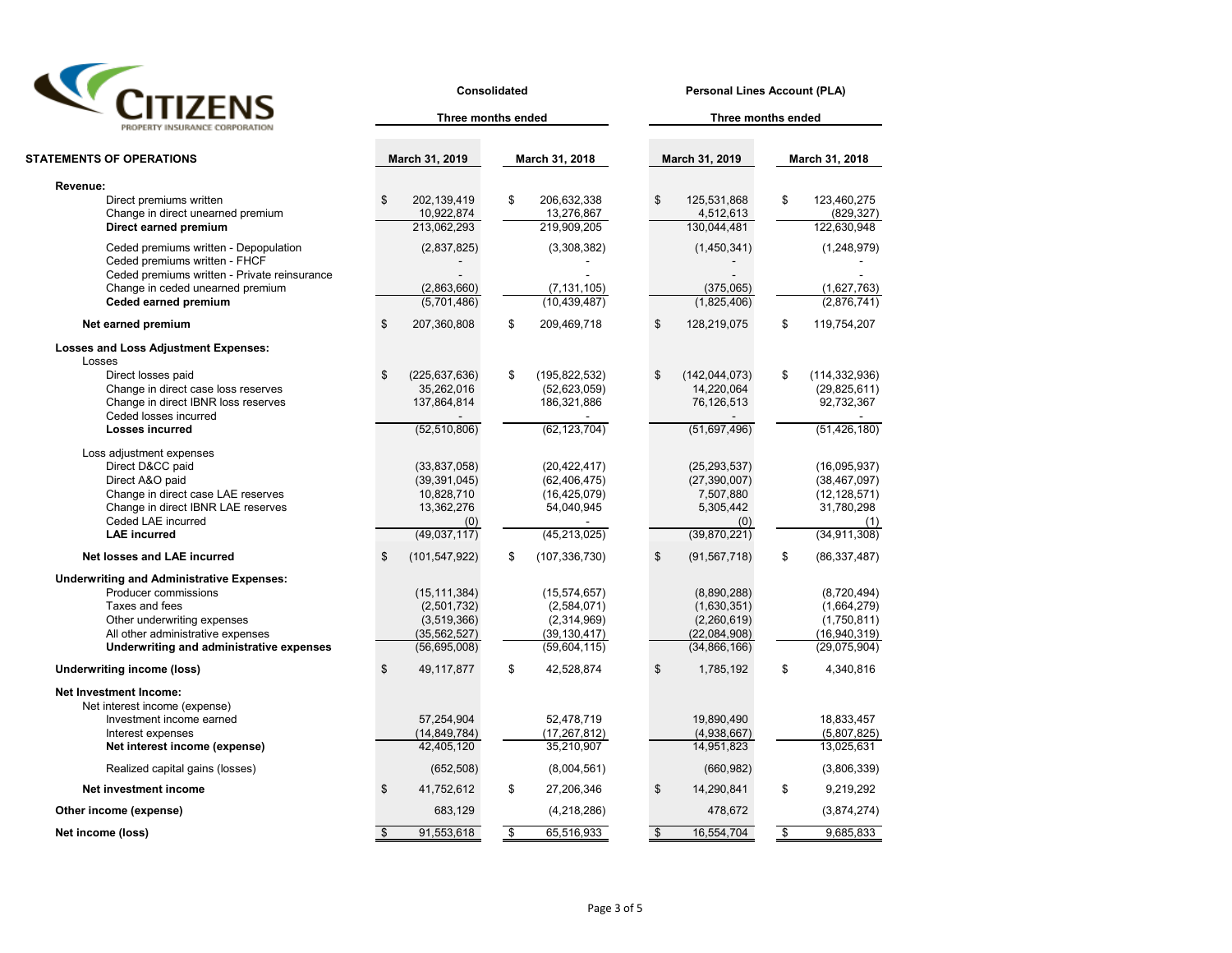

**Commercial Lines Account (CLA) Coastal Account** 

**Three months ended**

| PROPERTY INSURANCE CORPORATION                                                                                                                                                                             |                    | Three months ended                                             |                                                                     |               | Three months ended                                                            |                |                                                                                   |  |  |  |  |  |  |
|------------------------------------------------------------------------------------------------------------------------------------------------------------------------------------------------------------|--------------------|----------------------------------------------------------------|---------------------------------------------------------------------|---------------|-------------------------------------------------------------------------------|----------------|-----------------------------------------------------------------------------------|--|--|--|--|--|--|
| <b>STATEMENTS OF OPERATIONS</b>                                                                                                                                                                            |                    | March 31, 2019                                                 | March 31, 2018                                                      |               | March 31, 2019                                                                |                | March 31, 2018                                                                    |  |  |  |  |  |  |
|                                                                                                                                                                                                            |                    |                                                                |                                                                     |               |                                                                               |                |                                                                                   |  |  |  |  |  |  |
| Revenue:<br>Direct premiums written<br>Change in direct unearned premium<br>Direct earned premium                                                                                                          | \$                 | 3,133,514<br>380,438<br>3,513,952                              | \$<br>4,014,939<br>812,023<br>4,826,962                             | \$            | 73,474,037<br>6,029,823<br>79,503,860                                         | \$             | 79, 157, 124<br>13,294,171<br>92,451,295                                          |  |  |  |  |  |  |
| Ceded premiums written - Depopulation<br>Ceded premiums written - FHCF<br>Ceded premiums written - Private reinsurance<br>Change in ceded unearned premium<br>Ceded earned premium                         |                    | (8, 504)<br>(14, 448)<br>(22, 952)                             | (7,202)<br>(106, 700)<br>(113,902)                                  |               | (1,378,980)<br>(2,474,147)<br>(3,853,128)                                     |                | (2,052,201)<br>(5,396,642)<br>(7, 448, 843)                                       |  |  |  |  |  |  |
| Net earned premium                                                                                                                                                                                         | $\mathfrak s$      | 3,491,000                                                      | \$<br>4,713,059                                                     | \$            | 75,650,733                                                                    | \$             | 85,002,452                                                                        |  |  |  |  |  |  |
| <b>Losses and Loss Adjustment Expenses:</b><br>Losses<br>Direct losses paid                                                                                                                                | \$                 | (11,083,397)                                                   | \$<br>(3,923,744)                                                   | \$            | (72, 510, 166)                                                                | \$             | (77, 565, 852)                                                                    |  |  |  |  |  |  |
| Change in direct case loss reserves<br>Change in direct IBNR loss reserves<br>Ceded losses incurred                                                                                                        |                    | 17,815,101<br>2,921,423                                        | (23, 393, 301)<br>26,591,198                                        |               | 3,226,851<br>58,816,878                                                       |                | 595,854<br>66,998,321                                                             |  |  |  |  |  |  |
| Losses incurred                                                                                                                                                                                            |                    | 9,653,128                                                      | (725, 847)                                                          |               | (10, 466, 437)                                                                |                | (9,971,677)                                                                       |  |  |  |  |  |  |
| Loss adjustment expenses<br>Direct D&CC paid<br>Direct A&O paid<br>Change in direct case LAE reserves<br>Change in direct IBNR LAE reserves<br>Ceded LAE incurred<br><b>LAE</b> incurred                   |                    | (259, 495)<br>(1,962,561)<br>1,257,307<br>1,396,682<br>431,933 | (326, 956)<br>(793, 723)<br>(360, 072)<br>1,469,137<br>(11, 614)    |               | (8, 284, 025)<br>(10,038,477)<br>2,063,523<br>6,660,151<br>(0)<br>(9,598,828) |                | (3,999,524)<br>(23, 145, 655)<br>(3,936,437)<br>20,791,510<br>1<br>(10, 290, 104) |  |  |  |  |  |  |
| Net losses and LAE incurred                                                                                                                                                                                | \$                 | 10,085,060                                                     | \$<br>(737, 461)                                                    | \$            | (20,065,265)                                                                  | \$             | (20, 261, 781)                                                                    |  |  |  |  |  |  |
| <b>Underwriting and Administrative Expenses:</b><br>Producer commissions<br>Taxes and fees<br>Other underwriting expenses<br>All other administrative expenses<br>Underwriting and administrative expenses |                    | (335,990)<br>(40, 037)<br>(48, 343)<br>(551,281)<br>(975, 651) | (432, 039)<br>(51, 195)<br>(36, 345)<br>(865, 122)<br>(1, 384, 701) |               | (5,885,106)<br>(831, 344)<br>(1,210,404)<br>(12, 926, 338)<br>(20, 853, 192)  |                | (6, 422, 123)<br>(868, 597)<br>(527, 813)<br>(21, 324, 977)<br>(29, 143, 510)     |  |  |  |  |  |  |
| <b>Underwriting income (loss)</b>                                                                                                                                                                          | \$                 | 12,600,410                                                     | \$<br>2,590,897                                                     | \$            | 34,732,275                                                                    | \$             | 35,597,161                                                                        |  |  |  |  |  |  |
| Net Investment Income:<br>Net interest income (expense)<br>Investment income earned<br>Interest expenses<br>Net interest income (expense)                                                                  |                    | 12,564,674<br>(780, 031)<br>11,784,643                         | 10,872,660<br>(917, 309)<br>9,955,351                               |               | 24,799,741<br>(9, 131, 087)<br>15,668,654                                     |                | 22,772,602<br>(10, 542, 677)<br>12,229,925                                        |  |  |  |  |  |  |
| Realized capital gains (losses)                                                                                                                                                                            |                    | (55, 199)                                                      | (2,315,039)                                                         |               | 63,673                                                                        |                | (1,883,183)                                                                       |  |  |  |  |  |  |
| Net investment income                                                                                                                                                                                      | \$                 | 11,729,444                                                     | \$<br>7,640,312                                                     | \$            | 15,732,327                                                                    | \$             | 10,346,742                                                                        |  |  |  |  |  |  |
| Other income (expense)                                                                                                                                                                                     |                    | 14,772                                                         | 2,097                                                               |               | 189,685                                                                       |                | (346, 109)                                                                        |  |  |  |  |  |  |
| Net income (loss)                                                                                                                                                                                          | $\mathbf{\hat{s}}$ | 24,344,626                                                     | \$<br>10,233,307                                                    | $\frac{1}{2}$ | 50,654,288                                                                    | $\mathfrak{s}$ | 45,597,793                                                                        |  |  |  |  |  |  |